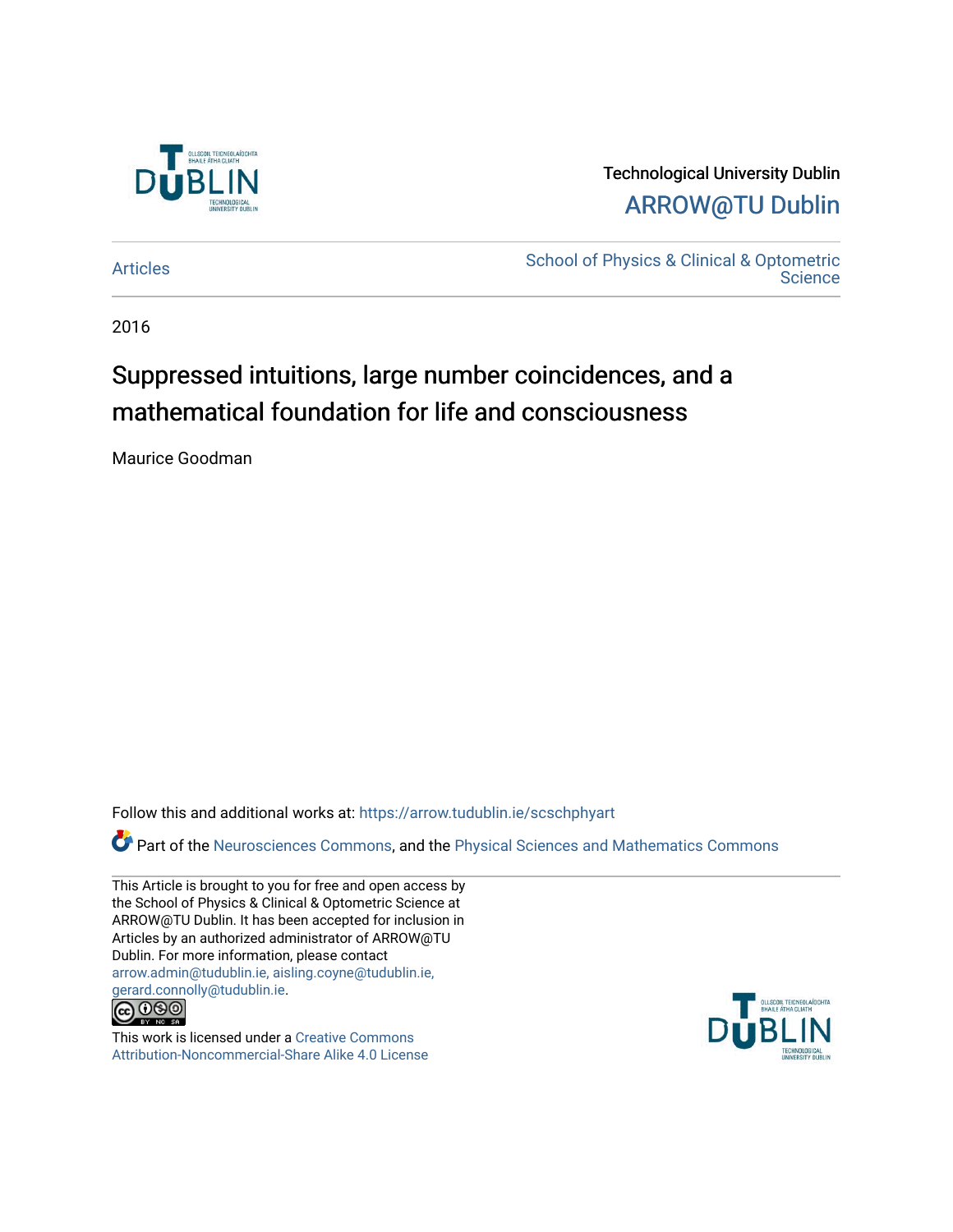# Suppressed Intuitions, Large Number Coincidences, and a Mathematical Foundation for Life and Consciousness

#### **Maurice Goodman**

**ABSTRACT** A brief examination of the natural sciences reveals that we are still under the influence of pre Copernican intuitions. These have only been suppresses and not supplanted. This is why we appeal to such things as large number coincidences in the hope that the mathematics, which unlike us does not suffer from naive beliefs, will lead us in the right direction. However, we need to be extremely careful as it is easy to create these coincidences and over interpret their significance. In the 1980's work on these coincidences did lead to a mathematical formulism which seems to have relevance in our universe. This led to a suggested link between the biological cell, the weak force and the electron neutrino and suggests a new approach to consciousness studies that is gradually gaining ground. The mathematical formulism also suggests a new arrangement for the natural sciences which is more appropriate in a post Copernican world.

**Key Words:** natural science, large number coincidences, uncertainty principle, electron neutrino, weak force, biological cell, consciousness

**DOI Number:** 10.14704/nq.2016.14.1.890 **NeuroQuantology 2016; 1: 62-67**

#### **1. Introduction**

The front cover of the March (2015) edition of *National Geographic* proclaims that there is a "war on science". In a related article in that issue Joel Achenbach (2015) points to our intuitions, and the realization that scientific knowledge only suppresses but does not supplant earlier intuitions (Shtulman *et al.,* 2012), as the cause of this war. This means that these old intuitions are still there deep in our subconscious mind and are the source of this continual confrontation. That, in turn, raises the question as to whether earlier intuitions, long since discredited, are still influencing how we view science today.

Before Copernicus we believed: (1) that the earth was the centre of the universe and (2)

**Corresponding author**: M. Goodman

<u>.</u>

that human beings were the most significant species at that centre (Anthropocentrism). After 500 years are these discredited intuitions influencing how we currently view science? Below, in Figure 1, you can see how we arrange the fundamental natural sciences to this day.

The first thing to notice is we still consider earth science to be one of the five fundamental natural sciences (belief-1 suppressed) despite the fact that there are tens of billions of earth like planets orbiting at earth like distances around sun like stars in our galaxy. It, in turn, is only one of billions of galaxies in our universe. In summary, earth science is a natural science but it is not fundamental.

More significantly, without good reason we divide the natural sciences into two main branches, life (biology) and physical. This suggests that life science is somehow special (belief-2 suppressed) and is not physical (of matter) even though biological structures are clearly made of matter. The effect of this is to cut

**Address**: School of Physics, Dublin Institute of Technology, Ireland.  **e-mail** maurice.goodman@dit.ie

**Relevant conflicts of interest/financial disclosures:** The authors declare that the research was conducted in the absence of any commercial or financial relationships that could be construed as a potential conflict of interest.

*e***ISSN** 1303-5150 www.neuroquantology.com  **Received:** 24 November 2015; **Accepted:** 16 January 2016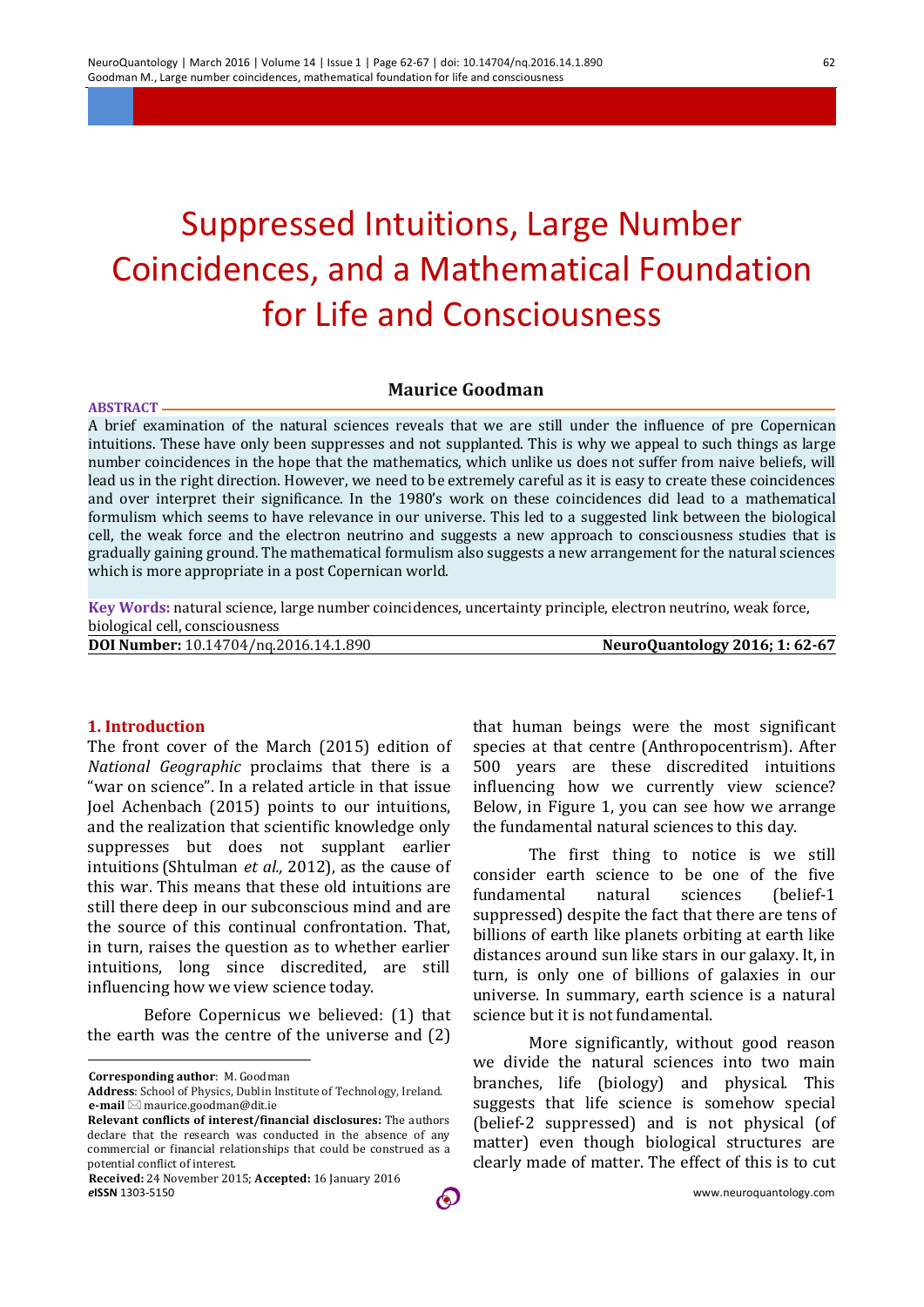life science off from any physical or mathematical underpinning which is preventing progress in a whole host of life sciences from cell biology to consciousness studies (Goodman, 2015). A mathematical and physical underpinning must be found so that theories supporting these sciences are built on solid mathematical foundations instead of relying on discredited intuitions and baseless conjecture. The motivation for looking at large number coincidences is to provide a mathematical foundation for, not just the life sciences but, all the natural sciences, structures, particles and forces in our universe.



**Figure 1.** Current arrangement of the fundamental natural sciences.

#### **2. Large Number Coincidences**

A recent paper in this journal (Roy *et al.,* 2015) wondered if Dirac's large number hypothesis could be related to consciousness as the ratio of the time scale of 40Hz oscillation in neuronal systems in the brain and the Planck time was  $10^{40}$ like other large number ratios found in nature.

Large number coincidences began with Hermann Weyl (1919) and were taken up by Arthur Eddington (1931). Our intuition tells us that the reoccurrence of large numbers of similar size in nature must point to some underlying physical or mathematical principle. In 1980 my intuition told me this must be the case also and I was bewitched by these coincidences. However, such intuitions can be right or wrong so much care and experimental verification is needed before any conclusion can be arrived at. These large number coincidences are what prompted Paul Dirac to write a short letter to Nature (1937) proposing the large number hypothesis in the first place. This hypothesis became very

influential in the first half of the twentieth century because it intuitively seemed reasonable. However, the hypothesis is not yet proven and hence it would be unwise to use it as a basis for building a theory of consciousness.

Also it must be remembered that when this hypothesis was being developed only two of the four forces of nature were known. This meant only one possible ratio could exist between "large" gravitational structures and "small" electromagnetic structures and therefore this hypothesis only included the known natural sciences of Astronomy and Chemistry. It is a minimum requirement that any valid hypothesis developed from such coincidences must apply to all four forces of nature. In summary, we need to be extremely careful when considering old unproven hypotheses and attaching significance to any such ratios found in nature.

Following from this, the appearance of a ratio of 1040 between 40 Hz oscillations in the brain and the Planck time is not in itself significant. It is easy to create these ratios. For example, the following ratios are also all approximately equal to  $10^{40}$ :

$$
\frac{M_{star}}{M_{pl}} \cong \frac{R_{Ceres}}{R_{pl}} \cong \frac{M_{elephant}}{M_{neutrino}}
$$

where  $M$  is mass and  $\bar{R}$  is size. Ceres is the largest asteroid in our solar system,  $M_{nl}$  and  $R_{nl}$  is Planck mass and length respectively and  $M_{neutrino}$  is the soon to be measured electron neutrino mass which is  $\sim 10^{-37}$ kg. However, none of these ratios are likely to have much significance either.

It is even easier to over interpret the significance of these ratios. For example, any ratios that involve Planck mass, length or time intuitively leads to the association of that ratio with the gravitational force and quantum gravity. This is because the gravitational constant (G) forms a part of all three Planck parameters. It is what, I believe, happened to Hameroff and Penrose (1996) whose need for quantum noncomputability in consciousness was at the base of their reasoning. Appealing to the Planck scale, and hence gravity, was the only conceivable way, at that time, to draw quantum mechanics into a non-computable model of conscious thought. This, I believe, is also happening in the paper of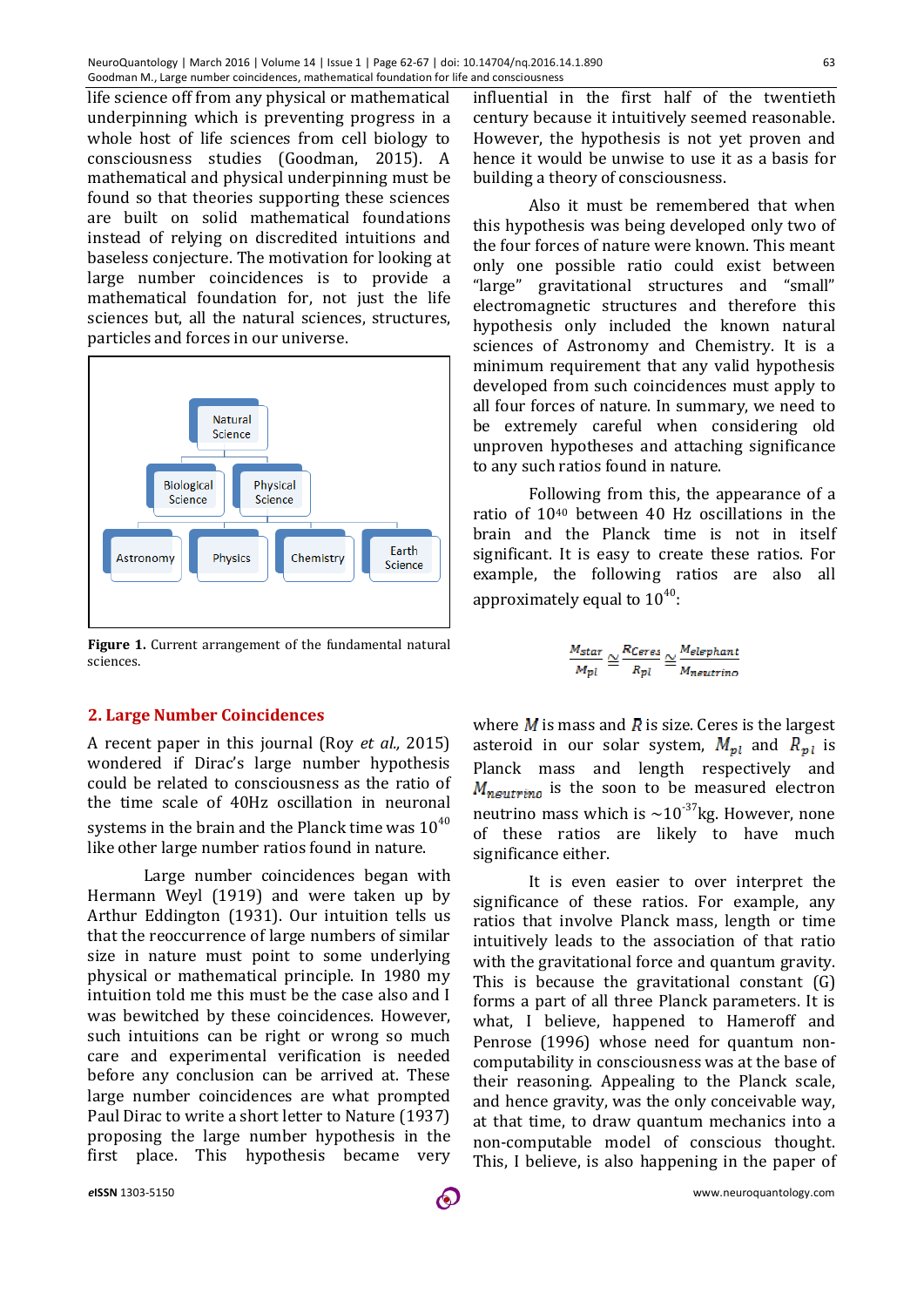Roy et al. (2015). In their conclusion they have already stated that there is a need to study the effect of gravity on synchronized oscillations in the brain. That does not logically follow from what appears to be just another arbitrary ratio involving the Planck time and hence gravity.

The main problem with such an association with brain processes and consciousness is that the length and time scales associated with the Planck parameters that characterize quantum gravity are  $10^{-33}$  m and  $10^{-7}$ <sup>43</sup> s respectively. These are way too small to be associated with the relevant dynamical scales in brain processes either from a multicellular dimensional (>10-5 m.) or millisecond time scale perspective.

However, it is still a legitimate question to ask if there is any significance to these ratios and more importantly do these coincidences lead to new ideas that can be applied to the universe as a whole i.e. not just two but all four forces in the universe and all structures found in the universe and maybe ultimately to life itself. This idea was explored in detail during the 1980's and the findings published, against a background of substantial resistance (Goodman, 2001) from mainstream science journals, in the 1990's (Goodman, 1994; 1997) and a brief summary is given here.

#### **3. Maths underpinning large number ratios**

The large number coincidences formulated by Eddington that attracted Dirac's (1937) attention were the ratio of the electric  $(F<sub>K</sub>)$  to gravitational  $(F_G)$  forces, between a proton and electron, and the ratio of the mass of the universe  $M_U$  to the mass of a proton  $M_p$  which happened to be the square of the first ratio. These ratios are also equal the ratio of the radius of the Universe  $R_{II}$  to the radius of the proton,  $R_{\rm I\!P}$ . That is:

$$
\sqrt[2]{M_U/M_P} \cong R_U/R_P \cong F_E/F_G \qquad \text{eqn. (1)}
$$

The question is, do these ratios imply something fundamental that applies to the universe as a whole? This question is complicated by the fact that the numerator in the first two ratios is ill defined. After all, the universe is made up of all the structure we know and all we don't know. However, the first two of these three ratios seem

to imply that there may be a general relationship between the mass of structures found in the universe and their size as follows:

$$
M \cong kR^2 \qquad \qquad \text{eqn. (2)}
$$

Where,  $k$  is constant. If this equation is to have any relevance it must apply to all masses in the universe. This, to good approximation, turns out to be the case (Figure 1 in Goodman, 1994) with k having a value of  $\sim$ 0.5 kg m<sup>-2</sup>. All structures found in the universe lie along or close to the  $M \simeq kR^2$  line.

Also relativity sets the maximum speed at  $c$  (speed of light) in the universe. This means that the maximum uncertainty in momentum any mass  $M$  can have is  $Mc$ . The momentum/position version of the uncertainty principle therefore implies there is a minimum mass that can be confined to any region of space  $(R)$  given by:

$$
M \ge h/Rc \qquad \qquad \text{eqn. (3)}
$$

where h is Planck's constant. Taking eqns. (2) and (3) together (Goodman, (1994; 1997)) an infinite series of minimum masses can be calculated with each mass defining the next mass in the sequence given by:

$$
M_n = M_{\infty} (M_0 / M_{\infty})^{(-0.5)^n}
$$
 eqn. (4)

where *n* has any integer value  $0, \pm 1, \pm 2, etc.,$ 

$$
M_{\infty} = h/cR_{\infty}
$$
 and  $R_{\infty} = \sqrt[8]{h/kc}$ .

 $M_{\infty}$  has a finite mass of 1.4 x 10<sup>-28</sup> kg as all parameters in  $R_{\infty}$  and  $M_{\infty}$  are constant. When one of the key masses found in the universe is inserted as  $M_{\rm n}$  in eqn. (4) (e.g. electron mass) all other masses in the mass series are defined. These all correspond, to good approximation, to the key masses actually found in nature over the entire range of our experience.

Not only does this mass series interlink all key masses in a very precise way it ties each of the first family of fundamental particles and associated forces to a key structure found in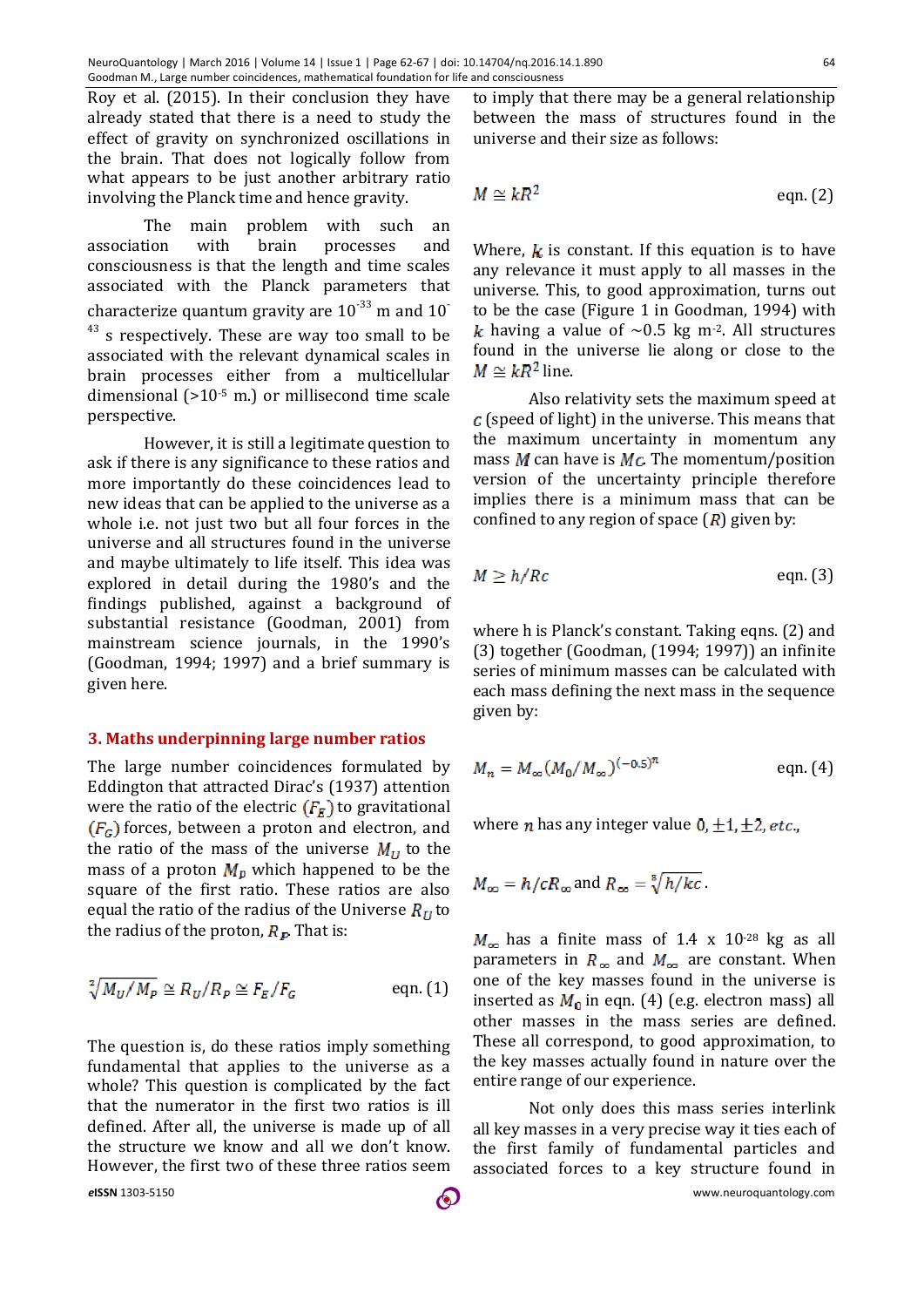nature (Figure 3 in Goodman, 1994). A recent portrayal of that figure is shown in Figure 2 below.



**Figure 2.** The mass series links structures, particles and forces in a very precise way (Colour version of the content from Figure 3 of Goodman, 1994).

Note that in this arrangement Physics is not considered a natural science as it is not the science of any particular *structure* found in nature. Instead it acts as an interface between mathematics and all the natural sciences. This allows us, for the first time, to begin to build a science of Biology and hopefully a science of consciousness eventually with a mathematical and physical underpinning.

#### **4. Implications for life and a proposed model for consciousness**

This mass series requires there to be a link between the electron neutrino mass, the weak force, and the biological cell and predicts the mass of the electron neutrino to be  $\sim 0.16 \text{ eV}/c^2$ that is soon to be verified (Goodman, 2015). My intuition at the time told me this prediction could not be right. This was a result of my indoctrination during my undergraduate studies which had led me to believe that the weak force could not build any structure found in nature and could only be responsible for radioactive decay. However, over the last twenty-five years the arguments against such a link have weakened substantially and the arguments for such a link

have continually grown ever stronger (Goodman, 1994; 2015).

The second and third large number ratios, in eqn. (1) also suggest that the relative strength  $(5)$  of the force keeping a structure together is inversely proportional to the size  $(R)$  of the structure. As previously stated this relationship, to have any significance, must apply to all forces of nature in the universe and must apply over our entire range of experience from the largest of structures (galaxies) to the smallest of stable structures (nucleons) i.e.

$$
S = \frac{\text{Constant}}{R} \quad \text{eqn. (5)}
$$

The constant in eqn. (5) turns out to be  $R_{\infty}$ . This leads to a relative strength for the force associated with the biological cell of  $10^{-9}$  which just so happens to be the relative strength of the weak force.

Furthermore, the general form of a force  $(F)$  operating in a three dimensional universe is given by:

$$
F = Shc/2\pi r^2
$$
 eqn. (6)

where  $S$  is the relative strength of the force and  $h$ and  $\epsilon$  have the usual meaning and r is the distance. The binding energy  $(E)$  is then given by:

$$
E=\int F, dr=-Shc/2\pi r
$$

Thus the decoherence time for the collapse of the wave function of a quantum superposition over a distance  $\boldsymbol{r}$  is given by:

$$
h/2\pi E = -r/Sc
$$
 eqn. (7)

This leads to a decoherence time for the weak force over cell distances  $(10^{-5} \text{ m.})$  of  $10^{-4}$  s and over brain dimensions (10 cm plus) of 1 second. Those time scales correspond precisely to the relevant dynamical timescales of brain processes once again suggesting that the weak force and the electron neutrino are intimately associated with life processes and biology in general. In so doing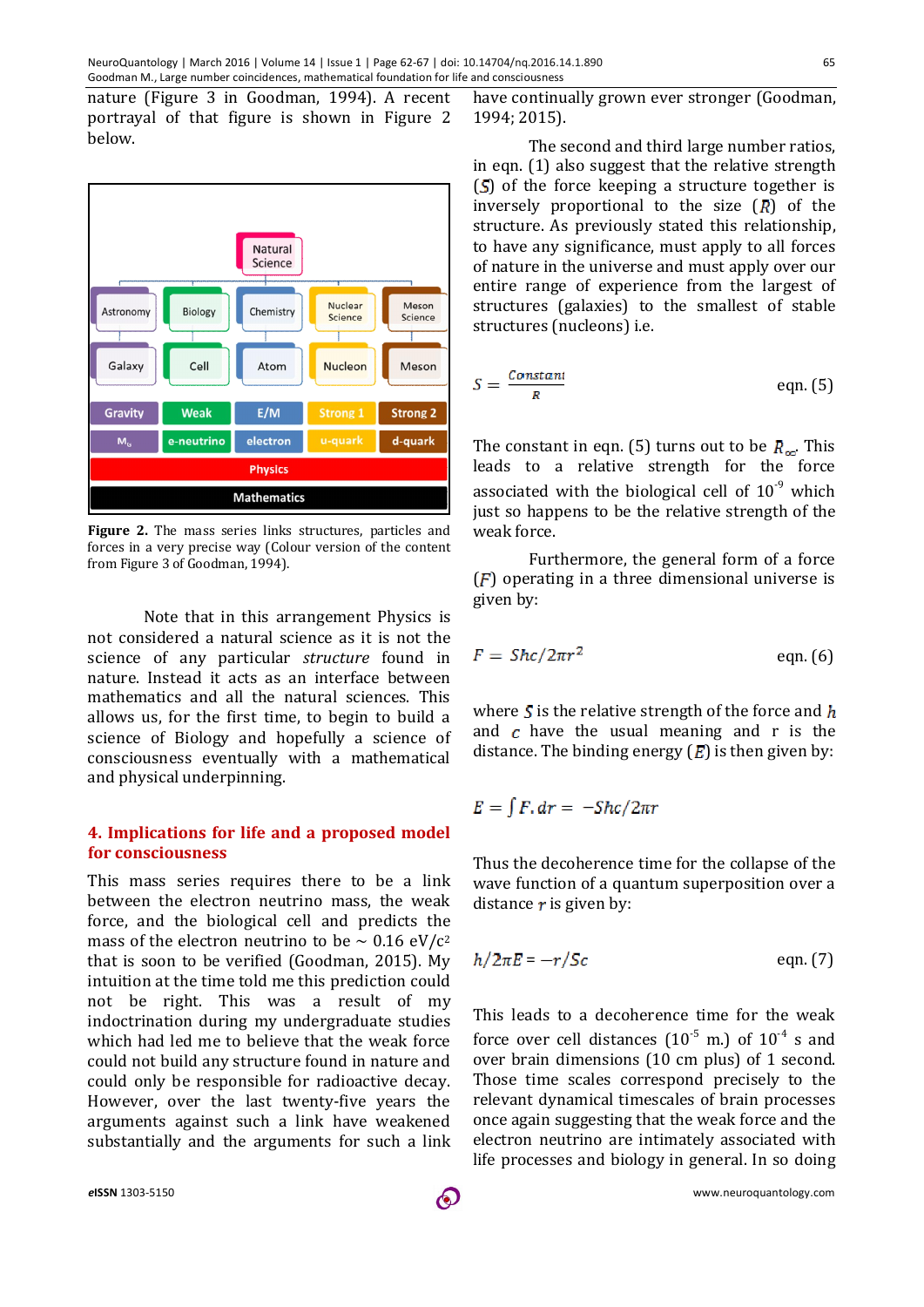it also brings quantum effects up by six orders of magnitude from the atomic to the cellular and inter-cellular domain by virtue of the fact that the uncertainty in position of the electron neutrino, given that it's predicted mass is of the order of 0.16 eV/c<sup>2</sup>, will be  $\sim 10^{-5}$  meters. These quantum effects will also be at least six orders of magnitude more subtle than electromagnetic quantum effects in atoms and hence are likely to be very difficult to observe directly. This would explain why we have not noticed such quantum effects in biology before now.

The value of the work summarised in this and the previous section is, after a quarter of a century, finally being recognised as potentially important in the area of consciousness studies in Chapter 13 of a new book by Nunn (2016).

#### **5. Toward a model for Consciousness**

It has been proposed (Goodman, 2015) that nucleons will be able to swap spin over cellular and intercellular distances through weak interactions as follows:



**Figure 3.** Possible mechanism for spin swapping, via a neutrino/antineutrino pair, between nucleons over cell and intercellular distances (Goodman, 2015).

What this Feynman diagram shows is that two nuclei could interact over cellular distances, without violation of the uncertainty principle, by virtue of the fact that the electron neutrino has such a small mass. This  $Z^0$  interaction involving the emission of a neutrino antineutrino pair is already known to exist. Therefore, such a proposal seems reasonable.

Ignoring, for one moment, all the electromagnetic effects of neurological processes in the brain, the brain will consist of a 3d matrix

of approximately 10<sup>24</sup> equally spaced  $({\sim}10^{-10} \text{ m})$ nuclei. These could interact with each other over cellular distances via the weak interaction with spin up and down corresponding to the 0's and 1's of a normal computation and the nuclei themselves corresponding to the computers components that flip between 0 and 1. In this way the electron neutrino via the weak force may mediate the 'back action' of the conscious mind on the brain's neurology (Nunn, 2016). A brain could potentially process up to 1024 floating point operations per second. This is Yotta flop scale computing which is a hundred million times more powerful than the Tianhe 2 computer (the most powerful supercomputer in existence today). However, this analogy with computing must not be taken too far as brain processes and conscious thought are believed to be non-computable.



**Figure 4.** Arrangement of the Natural Sciences based on large number coincidences, relativity and the uncertainty principle.

#### **6. Conclusion**

It is quite shocking to think that, after 500 years, our current thinking on the natural sciences still suffers from pre Copernican intuitions. These discredited intuitions are causing us to arrange the natural sciences as we do today. This is preventing a physical and mathematical underpinning for all the life sciences and related sciences such as consciousness studies. A theory built, in the 1980's, from large number coincidences leads to a completely new arrangement of the natural sciences. The theory, to good approximation, predicts the key masses found in our universe. Each of the masses in the mass series has significance and the theory links all key structures, all known fundamental particles and all known forces of nature in a very